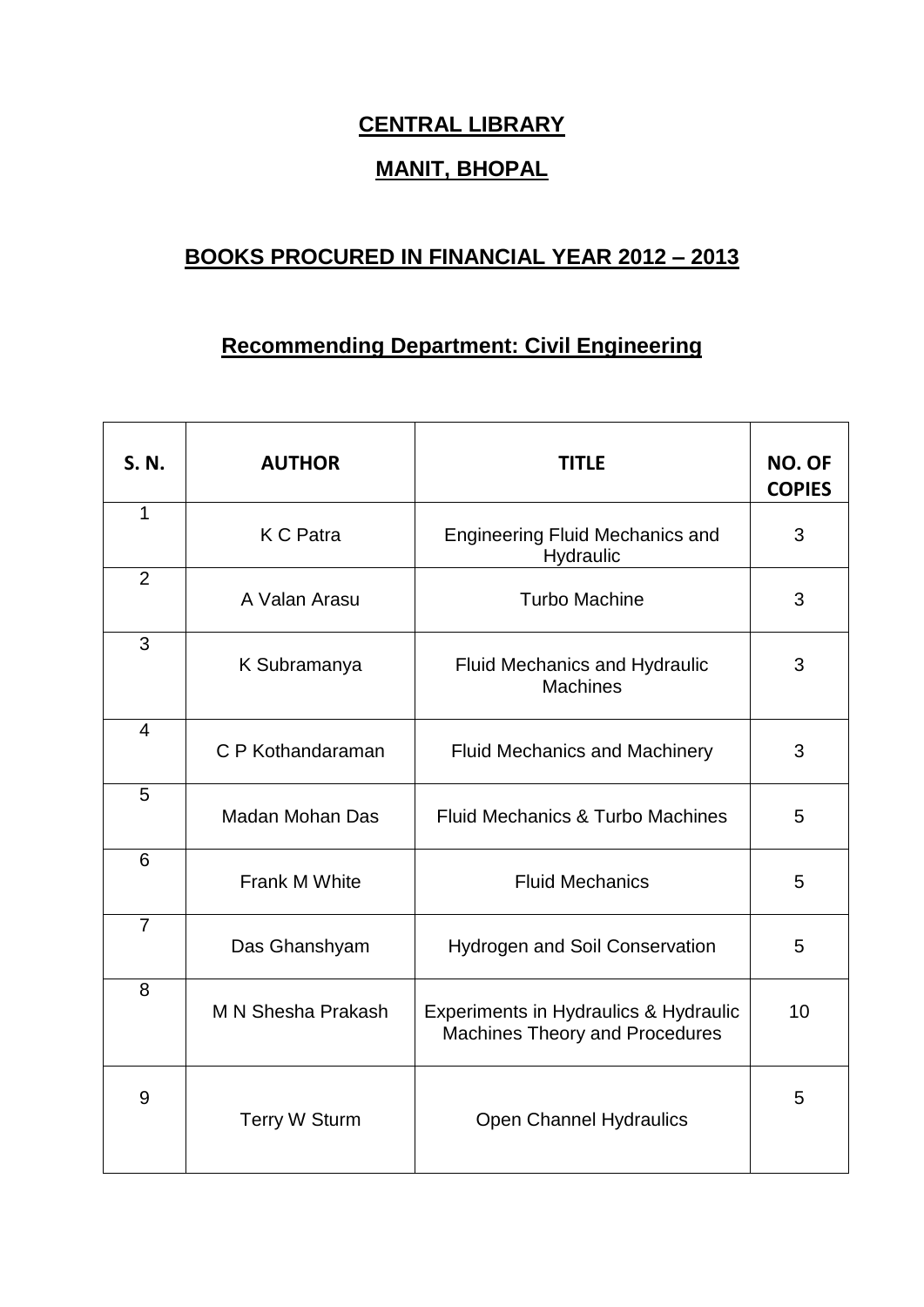| 10 | S C Gupta          | <b>Fluid Mechanics and Hydraulic</b><br><b>Machines</b>     | 4              |
|----|--------------------|-------------------------------------------------------------|----------------|
| 11 | Swami Saran        | Reinforced Soil and Its Engineering<br>Applications         | 5              |
| 12 | A K Bhattacharya   | <b>Land Drainage Principles Methods</b><br>and Applications | 5              |
| 13 | Mikhail Anderson.  | Surveying: Theory and Practice                              | 2              |
| 14 | K Subramanya       | Engineering Hydrology, 3 <sup>rd</sup> Ed.                  | 5              |
| 15 | Ven Te Chow        | <b>Applied Hydrology</b>                                    | 5              |
| 16 | <b>K R Karanth</b> | Ground Water Assessment,<br>Development and Management      | 2              |
| 17 | A M Neville        | <b>Concrete Technology</b>                                  | 2              |
| 18 | A M Neville        | Properties of Concrete, 5 <sup>th</sup> Ed.                 | 2              |
| 19 | Anil Copra         | <b>Dynamics Of Structures</b>                               | 2              |
| 20 | Pankaj Agarwal.    | Earthquake Resistant Design of<br><b>Structures</b>         | 2              |
| 21 | J N Bandopadhyay   | <b>Design Concrete Structures</b>                           | 3              |
| 22 | S R Damodarasamy   | <b>Basic Structural Dynamics and</b><br>Aseimic Design      | 3              |
| 23 | S Rajasekaran      | <b>Computational Structural Mechanics</b>                   | $\overline{2}$ |
| 24 | A K Mohanty        | Fluid Mechanics, 2 <sup>nd</sup> Ed.                        | 3              |